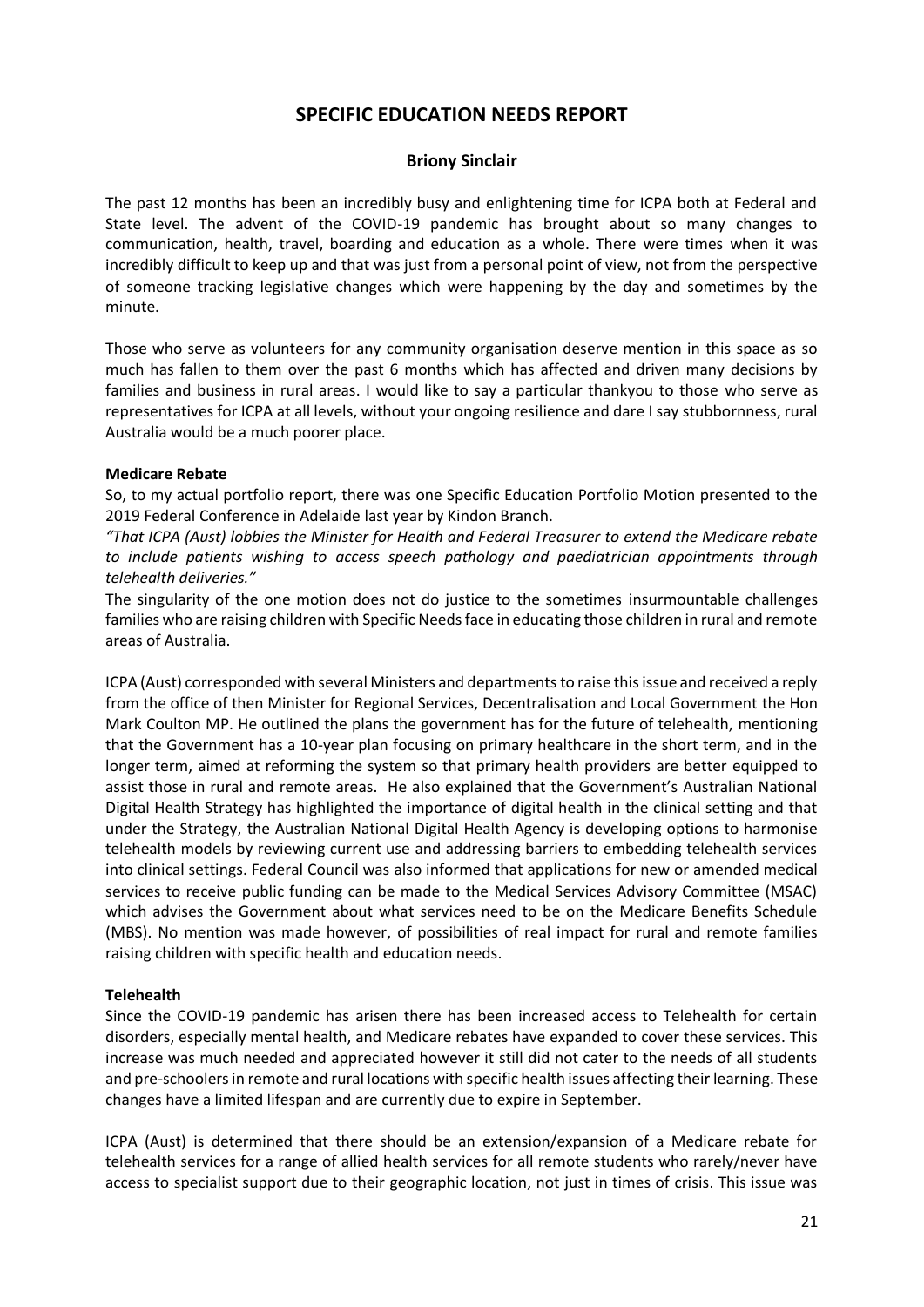mentioned in our most recent submission to the Standing Committee on Employment, Education and Training's "Inquiry into Education in Remote and Complex Environments - Home Learning and Teaching in COVID-19". The request for the addition of an MBS number for telehealth appointments specifically related to a child's educational success will remain in policy and Federal Council will continue to advocate for this on behalf of our members.

# **National Rural Health Alliance (NRHA)**

Part of my role is to liaise with the National Rural Health Alliance (NRHA). They are a body of 44 national organisations representing health consumers, health care professionals, service providers, health educators, students and the Indigenous health sector which make up the Alliance. The Alliance collects and shares information, determines key issues that affect health and wellbeing in rural and remote areas, and provides advice and evidence to governments, educational and research institutions, and other professional bodies.

ICPA (Aust) were pleased to meet with the driving force behind the NRHA, Dr Gabrielle O'Kane during our face-to-face meetings in Canberra in October last year. We were able to discuss with Dr O'Kane our members' concerns regarding healthcare access in rural and remote areas and pass on individual stories which always gives credence to our discussions.

The NRHA has also set up a subcommittee for Rural Digital Health. The main focus of this group is

- 1. Connectivity
- 2. Interoperability
- 3. Funding Models
- 4. Digital Health Literacy

I have joined this subcommittee with a hope to give input which may assist our members in the long term.

# **National Rural Health Commissioner**

The National Rural Health Commissioner role will continue for another term. The National Rural Health Commissioner role is a world first and Emeritus Professor Paul Worley has used his time since Nov 2017 to comb through 20 years of documentation, discussing issues with stakeholders both local and professional, finishing by writing a report for Minister Coulton regarding Allied Health Delivery in Rural Australia. If you would like to read his findings and the ensuing recommendations you can do so here [https://www1.health.gov.au/internet/main/publishing.nsf/Content/815AFEED0337CF95CA2581D300](https://www1.health.gov.au/internet/main/publishing.nsf/Content/815AFEED0337CF95CA2581D30076D095/$File/National%20Rural%20Health%20Commissioner) [76D095/\\$File/National%20Rural%20Health%20Commissioner's%20Allied%20Health%20Report%20to](https://www1.health.gov.au/internet/main/publishing.nsf/Content/815AFEED0337CF95CA2581D30076D095/$File/National%20Rural%20Health%20Commissioner) [%20the%20Minister%20June%202020.pdf.](https://www1.health.gov.au/internet/main/publishing.nsf/Content/815AFEED0337CF95CA2581D30076D095/$File/National%20Rural%20Health%20Commissioner)

Professor Worley is stepping down from this role and Associate Professor Ruth Stewart has been appointed to the role which has been expanded along with the offices. Associate Professor Stewart's Office will include Deputy Commissioners who will support the Commissioner and provide expertise across a range of vital rural health disciplines such as nursing, allied health and Indigenous Health. The Office will contribute to significant health reforms already under way, including in primary health care reforms, workforce and training. The Professor will drive innovation, with a clear focus on supporting on-the-ground improvements.

The expansion of the role and offices of the National Rural Health Commissioner is a major boon for those living in rural locations. Having a specific office which looks to our communities and their health service requirements is very exciting and I look to the future of this appointment with hope that there will be measurable and practical improvements for our members' families and their health and learning.

# **Delphi Study**

ICPA (Aust) also recently participated in the Delphi Study which looked at ways to improve delivery of health services to children in diverse settings including rural and remote regions. The study was